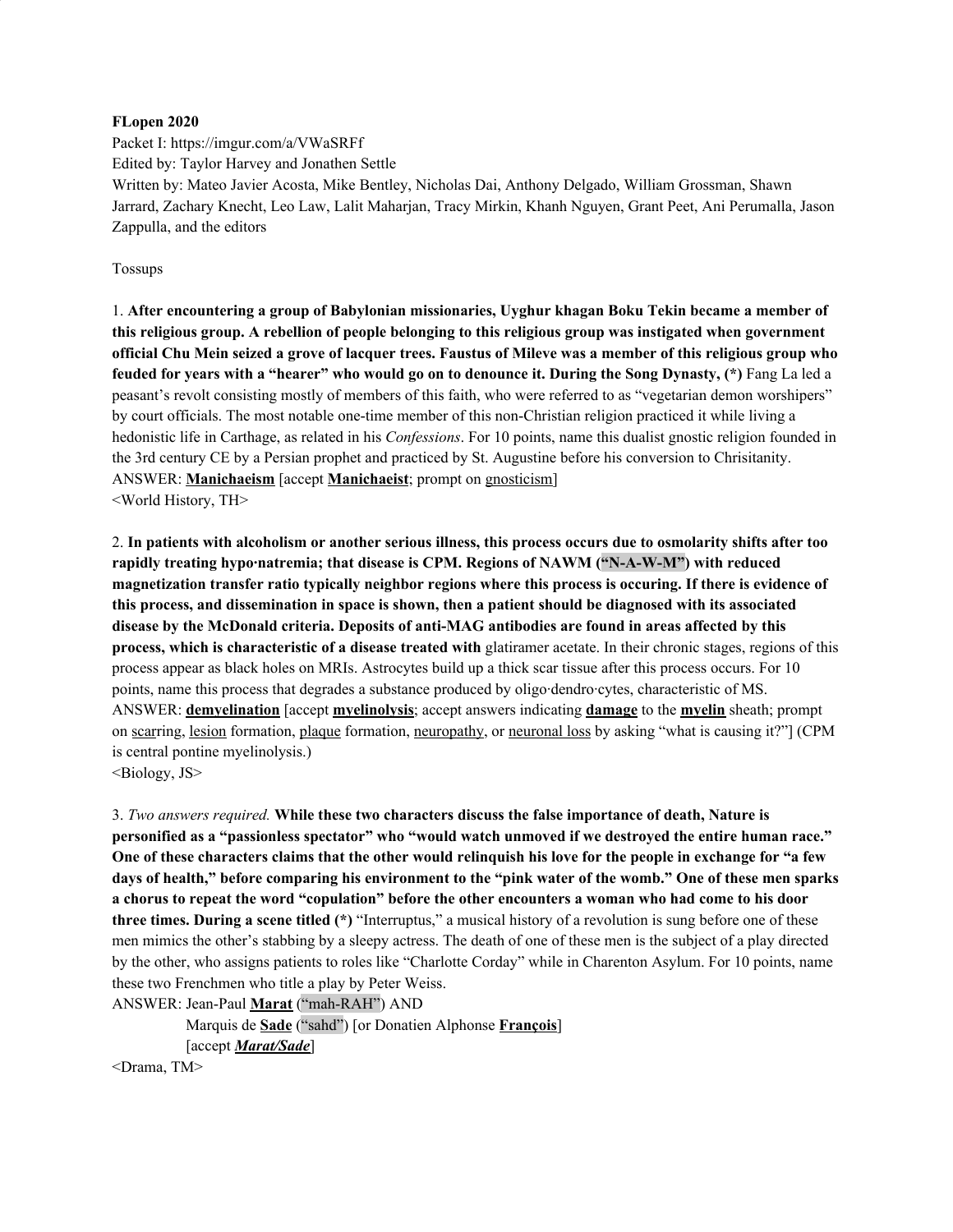4. **In June 2020, the town of Florence, Oregon inaugurated a park commemorating an event involving one of these objects, whose broadcast featured the line "the blast blasted [a certain substance] beyond all believable bounds." These objects are used to make muktuk during Nalukataq. A man sits on a rock beside the remnants of one of these objects on the poster of a 2014 film by Andrey (\*)** Zvyagintsev. The "Prince" operates a travelling circus whose only attraction is one of these objects in Béla Tarr's film *Werckmeister Harmonies*. One of these non-bridge objects near Dundee in the Firth of Tay is the subject of an infamously bad poem by William McGonagall. These large objects, which can explode due to gas buildup, provide a source of nutrients for abyssal organisms after they sink. For 10 points, name these objects often yielded by the beaching phenomenon, the remains of blubbery cetaceans.

ANSWER: **whale** carcasses [or dead **whale**s; or **whale** skeletons; or stuffed **whale**s; or **whale** falls; accept **narwhal** carcasses; accept the Tay **Whale**; reject "dolphin carcasses" or "killer whale carcasses"] (The Zvyagintsev film is *Leviathan*.)

<Other Academic, AP>

5. A paper by Siegfried and Zimbalist argues that since a value described by this term is low for professional sports, new teams cause shrinkage of local economies. A paper by Rebelo et al. states that a value described by this word can be large if the zero lower bound on the nominal interest rate binds. The Samuelson–Hanson **model for business cycles is alternatively named for the (\*)** accelerator and for this term. A "simple" value described by this term is equal to the reciprocal of the marginal propensity to save, while its "complex" type accounts for changes in government spending of net exports. A value described by this term is defined as the ratio of a change in equilibrium GDP to the change in investment. For 10 points, give this term from macroeconomics referring to a proportionality value that measures the change in an endogenous variable with respect to a change in an exogenous variable.

ANSWER: **multiplier** [accept **multiplier** effects; accept **multiplier**-accelerator model; accept fiscal **multiplier**] <Social Science: Economics, TH>

6. **The slave-owning Tennessee millionaire Ezra Buckley first suggests the creation of this place on the** condition that the "work will make no pact with the impostor Jesus Christ." A dead man found in a shop on the Tacuarembo River is discovered to be carrying a very dense metal cone, which is a totem of one of the gods of this place. Teams of convicts and students excavating dry riverbeds in this place discover objects **undergoing a strange multiplicity called (\*)** *hronir*. Volume 11 of a series of reference books about this place was being studied by the mathematician Herbert Ashe at the time of his death. This world was invented by members of a secret society of idealists who propagate information about it through a series of shadowy encyclopedias. For 10 points, what imaginary world titles a Jorge Luis Borges story along with Uqbar and Orbis Tertius? ANSWER: **Tlön** [accept "**Tlön**, Uqbar, Orbis Tertius"; prompt on Uqbar; reject "Orbis Tertius" alone] <Short Fiction, TH>

7. Verse 78 of a text notes the paradoxical nature of this thing by describing it both as "soft and yielding" and **as "hard and strong" for attacking. The sage Chen Tuan developed Liuhebafa ("l'YEW-hey-BAY-fah"), a** spiritual martial art form whose distinctive motion led it to sometime be called a type of boxing named for this thing. A book by Alan Watts and Al Chung-Liang Huang purporting to present a philosophy of Taoism to fix the ills of the West is subtitled for the "way" of this thing. In chapter 8 of the Tao Te Ching discussing **its (\*)** "placid and contented nature," this stuff is praised for its nature of "occupying, without striving" and for being "peaceable [and] never rebuked." For 10 points, name this substance, one of the four classical elements often used in spiritual metaphors about *wu wei* because of its flowing nature.

ANSWER: **water** [accept bodies of **water**; accept **river**s, **lake**s, **stream**s, or any other specific body of water; accept *Tao: The Watercourse Way*; accept **Shuǐ** quán; prompt on liquid] <Religion, TH>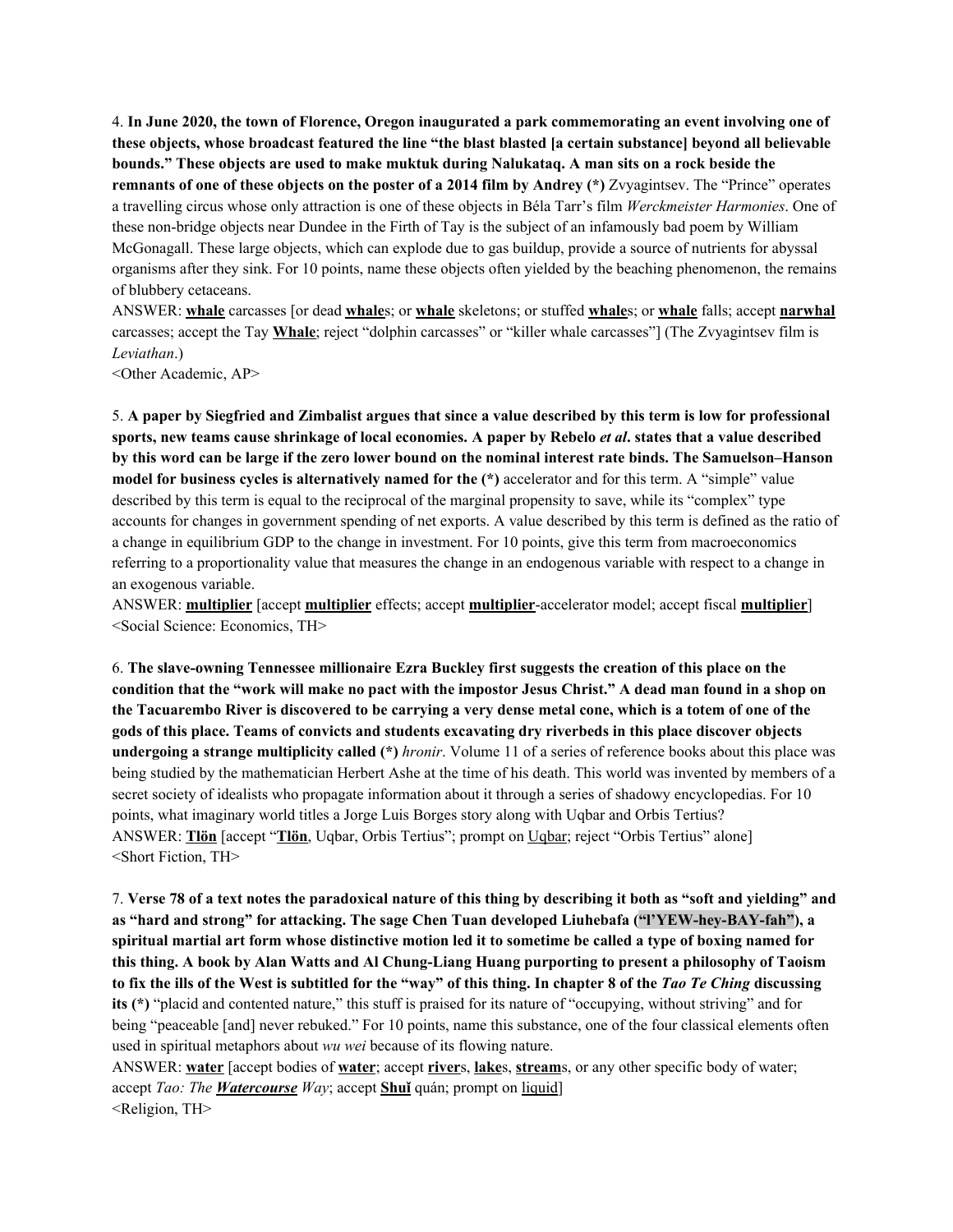#### *Note to moderators: please read the answerline carefully before reading the question.*

8. *Description acceptable.* **A "shallow" approximation for modeling this process, which neglects the normal** stress deviators and the shear stress in the vertical plane, predicts that its velocity is proportional to the **fourth power of thickness. Perturbations in the velocity of this process known as seasonal waves or** *Druckwellen* **are longer-lived than similar "spring events". Strain rate is proportional to the second power of** the second principal invariant of the stress deviator tensor in Glen's power law for this process. This process **is sped up when temperature and mass gradients over bumps induce (\*)** regelation. Vertical profiles of this process have a short flat portion due to basal sliding. Crevasses ("kruh-VAS-ez") are created from the tensional forces induced by this process. For 10 points, name this gravity-driven process that erodes underlying rock, producing beautiful landforms like arêtes and cirques.

ANSWER: **glacial motion** [accept descriptions of **glaciers moving**; accept **glacial** internal **flow**; accept **basal sliding** until it is read; accept **glacial deformation**; accept description of **ice** or **ice sheet**s **moving**; prompt on glaciation; anti-prompt on glacial erosion by asking "what process is causing erosion to occur?"; anti-prompt on deformation by asking "deformation is causing what other process?"] (The first line refers to the shallow ice approximation.)

<Other Science: Earth Science, JS>

9. A woman injured by this play sent a manila envelope to the central participant containing a photo of her **bruised thigh. That central participant in this play responded "my ass" and suited up after hearing the play-by-play commentator claim he would not appear in the game. This play ended a game whose scoring** began with the AL MVP's only hit of the series, a grand slam off Tim Belcher. This play was preceded by an **uncharacteristic walk of eighth-hitter Michael Davis by (\*)** Dennis Eckersley and resulted in a memorable double fist pump as its central participant rounded second base in his only appearance in the series. For 10 points, name this play that concluded Game 1 of the 1988 World Series in which a Los Angeles Dodgers pinch hitter, down to the last strike, walked off the Oakland Athletics while suffering from two injured legs.

ANSWER: Kirk **Gibson**'s **home run** in Game 1 of the 1988 World Series [prompt on partial answers that do not mention both Kirk **Gibson** and a **home run**]

<Pop Culture, GP>

10. **This movement's practitioner Gerald Laing created a portrait in which a subject's facial features are** highlighted by a black circle. An artist from this movement included her motif of a blossoming rose in the **painting** *It's a Man's World* **and showed a women's bare bottom underneath a proscenium arch in her** painting Bum. Pauline Boty belonged to this movement, which also produced an image of a hand holding a **gun pointed toward a woman posing above a (\*)** warplane. A Lawrence Alloway essay coined the name for this movement, which included former Independent Group members Billy Apple and Eduardo Paolozzi. A work from this movement features a marquee advertising *The Jazz Singer* and a bodybuilder in a living room holding a sucker. For 10 points, Richard Hamilton was a British practitioner of what movement that derived images from advertising and mass culture?

ANSWER: British **Pop** Art [prompt on Independent Group until mentioned] (The Laing work is *Brigitte Bardot*, and the work featuring the gun and the warplane is Eduardo Paolozzi's *I Was a Rich Man's Plaything*.) <Painting/Sculpture, TH>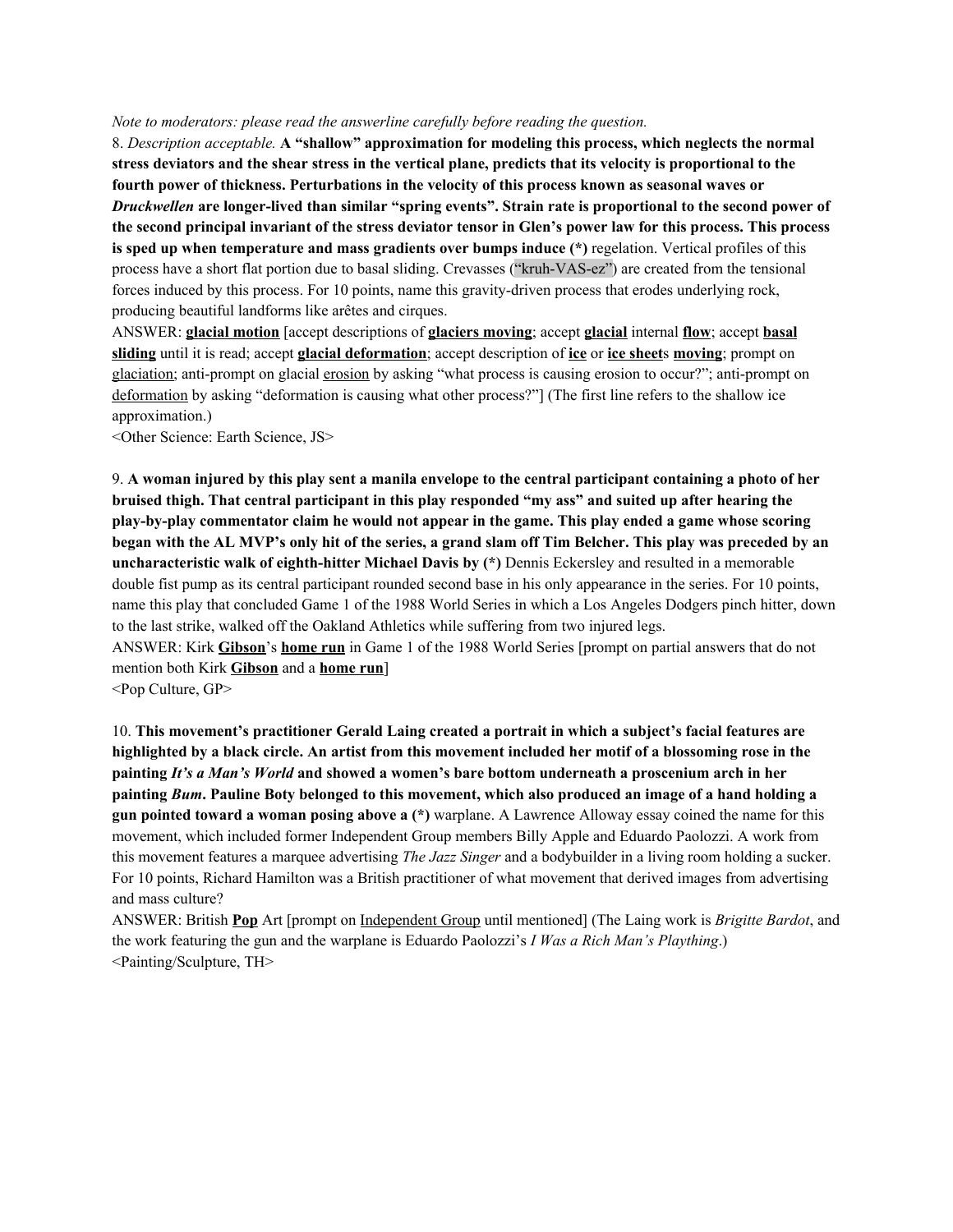11. A ruler of this kingdom had Olivier de Mauny pretend to capture him to avoid going on a campaign. A **ruler of this kingdom was barred from marrying his children to English princes in the Treaty of Briones ("bree-OH-nays"). Guillaume de Machaut ("gee-YOHM duh mah-SHO") dedicated his poem** Comfort for a Friend to a ruler of this kingdom. A ruler of this kingdom killed Guillaume Cale ("kahl") at the **Battle of (\*)** Mello. Another ruler of this kingdom was offered the French crown by Étienne Marcel during the Jacquerie. Charles the Noble and Charles the Bad ruled this kingdom, as did a ruler who led the Huguenots during the War of the Three Henrys. Upon assuming the French crown, that ruler of this kingdom converted to Catholicism, claiming "Paris is worth a mass." For 10 points, name this kingdom that united with France under the Bourbon king Henry the Great.

ANSWER: Kingdom of **Navarre** <Post-500 European History, GP>

12. **In a bitter sonnet by Weldon Kees, the speaker states "These speculations sour in the sun" before** declaring "I have no [one of these people]. I desire none." A poem titled for one of these people concludes by noting "Ceremony's a name for the rich horn, / And custom for the spreading laurel tree" after a discussion of Helen who "had much trouble from a fool." "Gregory's wood and one bare hill" protect a sleeping one of these people from a "roof-levelling wind, / Bred on the Atlantic" in a "prayer" by W. B. Yeats. Another poem **titled for one of these people describes "The lazy (\*)** geese, like a snow cloud […] who cry in goose, Alas" for the deceased title character, who is "Lying so primly propped" in a "brown study." The line "There was such speed in her little body" opens a John Crowe Ransom elegy about, for 10 points, a person with what sort of familial relation to John Whiteside?

ANSWER: (the poet or speaker's) **daughter** [accept "For My **Daughter**"; accept "A Prayer for My **Daughter**"; accept "Bells for John Whiteside's **Daughter**"; prompt on a kid*,* baby, or child of the poet or speaker] <Poetry, TH>

#### *Note to moderators: please read the answerline carefully before reading the question*.

13. **In a technique based on these phenomena, differential probes reduce wobble and lift-off effects, and the** signal from those probes has a slanted figure-eight shape. In that technique, the phase lag computed from the standard depth of penetration of these phenomena is used to determine the depth of subsurface defects. In a **non-destructive materials testing technique, signals measured from the effect of these phenomena are shown** on impedance plane plots. Using a core made of thin laminations rather than a solid core reduces the  $(*)$  loss due to these phenomena in transformers. The jumping ring classroom demo is explained by analyzing these phenomena with Lenz's law. These phenomena cause an aluminum pendulum to slow down when passing through a horseshoe magnet. For 10 points, name these loops of current induced in a conductor by a changing magnetic field. ANSWER: **eddy current**s [accept **eddy current** testing; accept **eddy** or **eddies** after "current" is read; accept **loop**s of **current** or **current loop**s before "loops"; prompt on eddy or eddies before "current" is read; prompt on currents] <Physics, LM>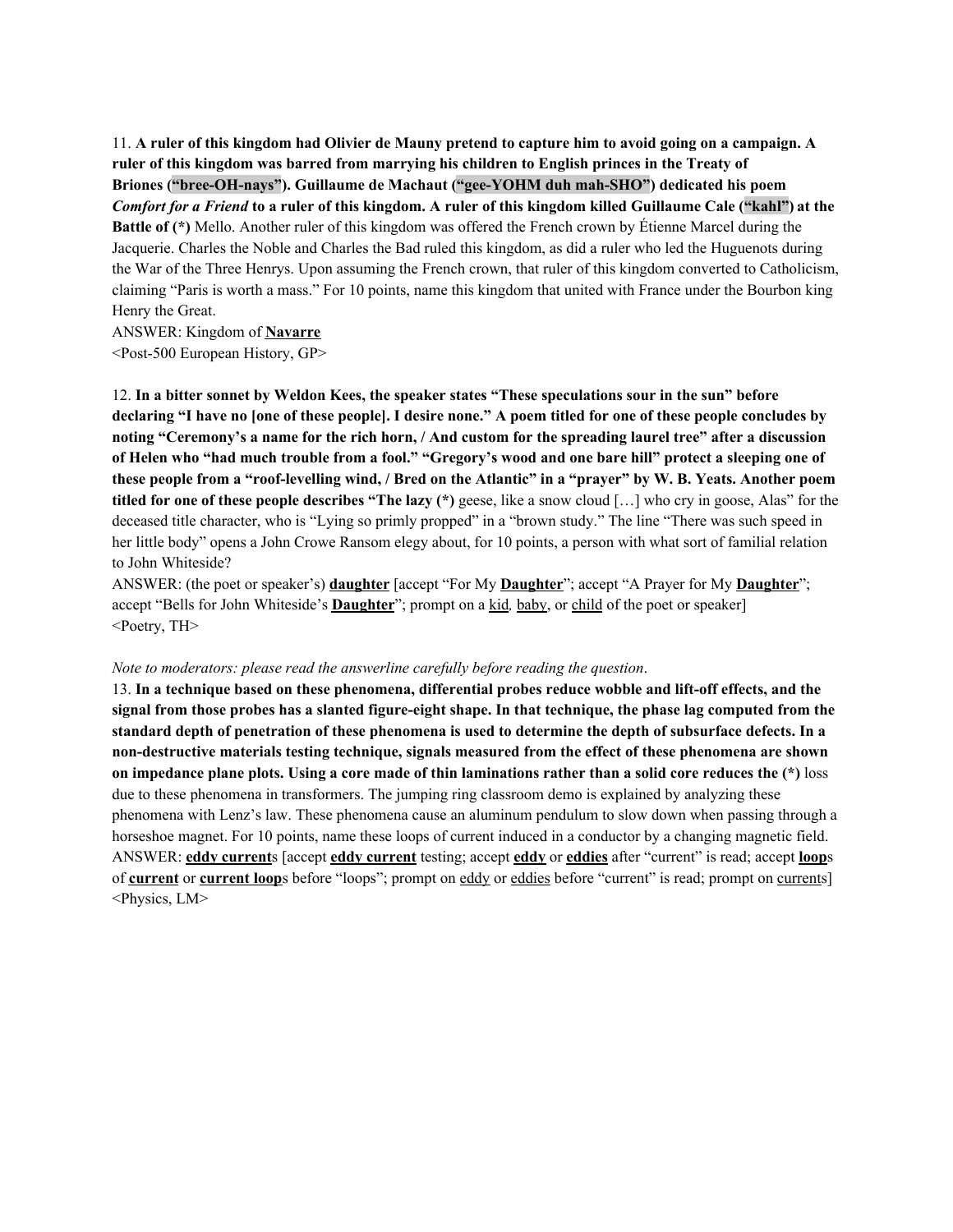14. A film set in this region opens with green-tinted shots of a cat walking across a roof intercut with shots of an old woman screaming on a balcony. The refugee Georg assumes the identity of the dead author Weidel and attempts to take a ship from this region to flee a modern day facist regime in Christian Petzold's film Transit. A thriller set in this region climaxes with a Cary Grant-played character foiling a robbery on the **rooftops above a masked ball. Alfred Hitchcock's (\*)** *To Catch a Thief* is set in this region. Ferdinand paints his face blue and blows himself up with dynamite in this region in the last scene of *Pierrot le Fou*. *I, Daniel Blake* and *Shoplifters* are recent winners of a prestigious film award from a festival held in this region, the Palme d'Or. For 10 points, name this coastal European region where the Cannes Film Festival takes place. ANSWER: **French Riviera** [or **Côte d'Azur**; accept the **Mediterranean** coast of **France**; accept **Southern France** or **South France**; prompt on France by asking "what general region within France?"; prompt on the Mediterranean coast by asking "what country within the Mediterranean region?"; anti-prompt on Cannes until it is read by asking

"Cannes is in what larger region?"]

<Other Arts: Film, TH>

15. The 2017 London Revival of this musical begins with an electric guitar melody over footage of Yellow Vest protests before a group of onstage protestors in black hoodies clash with riot police. In the first number of this musical's second act, a chorus of revelers sing "Look at all my trials and tribulations / Sinking in a gentle **pool of wine." Mike d'Abo of Manfred Mann first sang a vaudeville-inspired song from this musical, which includes the punning line "I'm sure that you can (\*)** rock the cynics if you try." Toward the end of this musical, a repetitive guitar riff plays each time a man shouts a number as he counts up to 39. The only female character in this musical anoints the title character with oil during the song "Everything's Alright" and later sings "I Don't Know How to Love Him." For 10 points, name this Tim Rice and Andrew Lloyd Webber rock musical about the Messiah. ANSWER: *Jesus Christ Superstar*

<Other Arts: Auditory, TH>

16. **The protagonist of this novel remembers his childhood fear of the Mask of Memnon while approaching a** massive man breakfasting on a balcony. An antique lantern and a new car are contrasted during a scene in this novel in which a group is cornered at a pier by masked horsemen. After jokingly ordering Lobster Milanese at a dive bar, a man in this novel is surprised when he actually receives it before he is lowered into **an underground room full of (\*)** bombs. In this novel, a group of men pursue a man who escapes by car, elephant, and hot air balloon before arriving at a bizarre ball themed after the Creation from Genesis. In this novel, it is revealed that six members of a group of radicals are actually undercover Scotland Yard detectives. For 10 points, name this G. K. Chesterton novel focused on a supposed council of anarchists named after the days of the week. ANSWER: *The Man Who Was Thursday*

<Long Fiction, TH>

17. **Rory McTurk argued that this individual's "inverted pilgrimage" demonstrated "contrastive association," and was actually highly successful, against typical interpretations. A man juggling seven knives falls under the "deceptive appearances" that were prepared for this man's arrival. In a gift-gone-wrong, this man loses** vast tracts of land after allowing a vagrant woman to plow with four huge oxen, creating Lake Malar and the **island of Zealand. A frame narrative composed of this man's many (\*)** questions allowed its author to circumvent accusations of heathen beliefs while writing "instruction manual" on skaldic poetry. A trio of rulers named High, Just-as-High, and Third explain various Norse myths to this figure to open a collection by Snorri Sturluson. For 10 points, name this Swedish king whose "tricking," or -*ginning*, names the first book of the Prose Edda.

ANSWER: **Gylfi** [or *Gylfe*; or *Gylvi*; or *Gylve*; accept **Gangleri**; accept *Gylfaginning*] <Mythology, TM>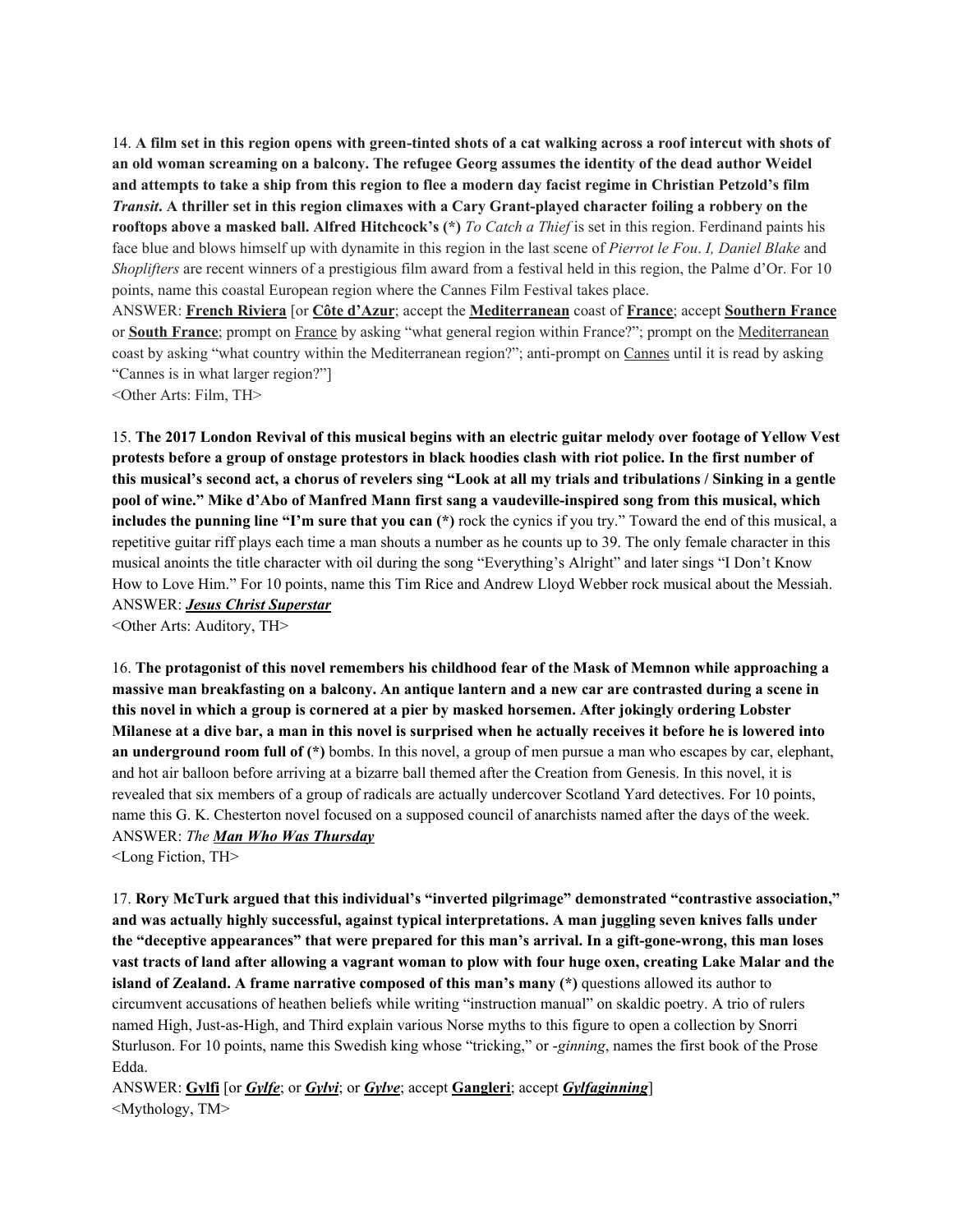18. **Katherine Hall theorized that Plutarch's account of this object's unusual longevity may be explained by** *C. jejuni* **bacteria. In 2019, Calliope Limneos-Papakosta uncovered a marble hand after 14 years of searching for this object, whose location was smugly questioned in a homily by John Chrysostom. Cassius Dio and** Suetonius disagree over whether the emperor Augustus broke a piece off of this object or placed a (\*) diadem upon it. During his self-immolation, the gymnosophist Calanus was said to have prophesied an event that would bring about this object. While en route to Aegae, this object was captured by Ptolemy I, triggering the first war of the Diadochi. Despite its name, a sarcophagus that depicts the Battle of Issus does not contain this object. For 10 points, name this object that resulted from a probable case of typhoid in Babylon, leading to the death of a conqueror at age 32.

ANSWER: the lifeless **body** of **Alexander** the Great [accept the **body** of **Alexander** III of Macedon; accept **corpse** or **remains** or **skeleton** in place of body; prompt on the tomb, grave, deathbed, or final resting place of Alexander the Great by asking "what object would be found in that place?"] <Ancient History, LM>

19. **A cello concerto by this composer featuring a quadruple stopped C-major chord following a descending** scale in the orchestra is often used as an audition piece. Late in his career, this composer wrote five concertos for the lire organizzate, a type of hurdy gurdy filled with organ bellows. This composer wrote four violin **concertos and two cello concertos, including a long one in D major for Antonin Kraft. This composer's primary patron commissioned his two concertos for the (\*)** baryton. This composer innovated with orchestration by adding four horns to his early symphonies, including one nicknamed "Hornsignal." A set of six quartets by this composer dedicated to the future Tsar Paul are called his Russian Quartets, while he is the (emphasize) *dedicatee* of a group of quartets including "The Hunt" and "Dissonance." For 10 points, name this composer who worked in the Esterházy Court and wrote the "Surprise Symphony."

ANSWER: Franz Joseph **Haydn**

<Classical Music, TH>

20. The equation for small fluctuations of this field in Fourier space has the non-zero source term: negative one-half times the Fourier transform of the metric times the derivative of this field with respect to conformal time. Whether this field starts as almost constant or slowly settles down to a constant value distinguishes freezing and thawing models of it. A model of this field predicts that it transitions between a tracker solution and a new attractor solution at the onset of the matter-dominated era; that model addresses Paul Steinhardt's **(\*)** cosmic coincidence problem. Unlike phantom energy, this field's ratio of pressure to energy density, or little *w*, ranges from zero to negative one. This time-varying field with negative pressure is an alternative to the cosmological constant. For 10 points, dark energy is modeled by what field whose name is Latin for "fifth element"? ANSWER: **quintessence** [accept *k***-essence**; accept **quintessential dark energy**; prompt on Q; prompt on dark energy with "what field is a mathematical model of dark energy?"] (The other four elements being baryons, leptons, photons, and dark matter)

<Other Science: Astronomy, TH>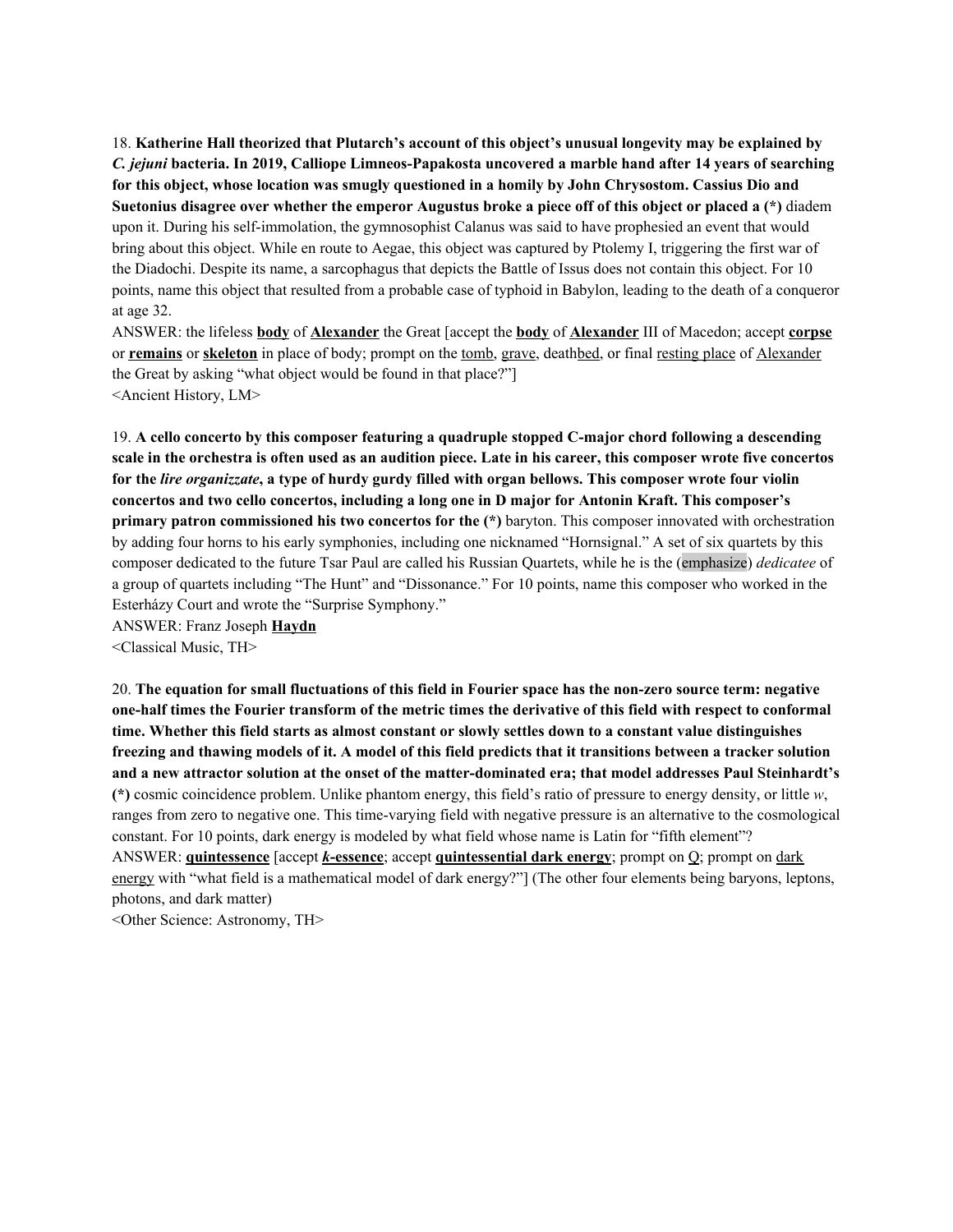21. A book by Jean-François Kervégan that takes its title from a confounding phrase in this book explains it to mean that public institutions fulfill subjective individual needs. The censorship of Jakob Fries following his **academic dismissal is celebrated in this book, which introduces its thinker's concept of** *Wirklichkeit***, or** actuality. The first section of this book argues that property is conventional rather than natural and states **that (\*)** possession relates objects to the individual while property relates the individual to society. A contentious translation of a passage in this book reading "the state is the march of God through the world" inspired Giovanni Gentile's *Doctrine of Facism*. This book discusses the relationship between the spheres of morality, ethical life, and the "abstract" type of the title concept. For 10 points, name this book by Hegel dealing with law, politics, and ethics. ANSWER: *Elements of the Philosophy of Right* [or *Grundlinien der Philosophie des Rechts*] <Philosophy, TH>

22. **David Agresta and Caroline Latham's history of this family recounts an incident in which one of its members urinated on Wallis Simpson in West Palm Beach. This family owned Triple Crown winners Sword Dancer and Cavalcade, who lived at their Brookmeade Stable. This family's assets were repossessed in 1970** when the daughter of one of their patriarchs failed to pay off a mortgage for Meadow Brook Hall. This family **won a lawsuit famous for upholding the principle of (\*)** "shareholder primacy"; in that case ALAM lost a patent. The patriarchs of this family first came to prominence by building gearboxes for a company owned by Ransom Olds. This family owned ten percent of the Ford Motor Company before splitting off to found a factory in Hamtramck. For 10 points, John Francis and Horace Elgin were the patriarchs of what Michigan automotive dynasty that manufactured the Model 30?

ANSWER: **Dodge** family [accept John Francis **Dodge**; accept Horace Elgin **Dodge**] <US History, JZ>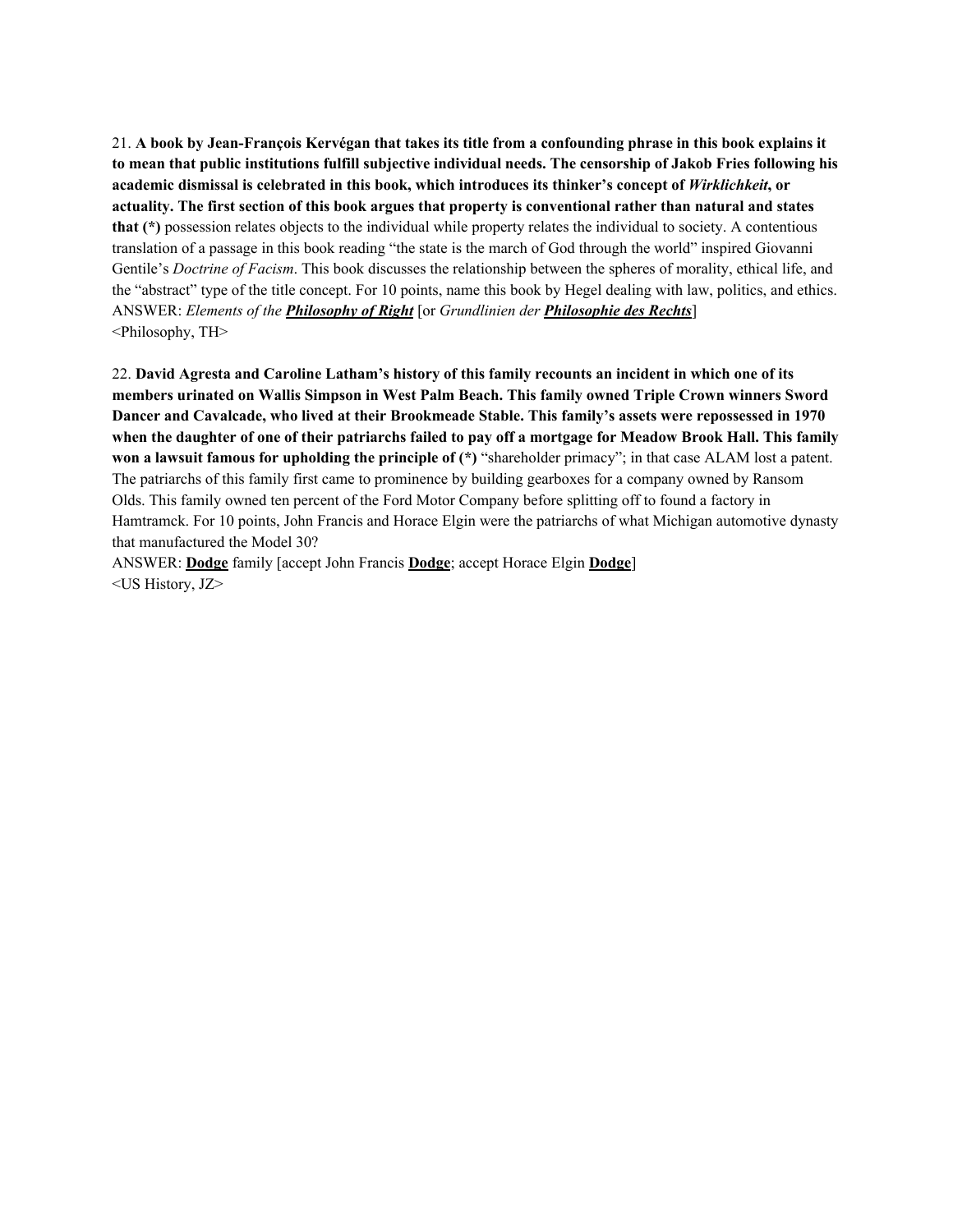#### Bonuses

1. In archaea, the initiator protein Orc1/Cdc6 is believed to both recognize replication origins and load an enzyme homologous to this complex. For 10 points each:

[h] Name this complex that is activated by Cdc 45 and the GINS complex. First identified in *S. cerevisiae*, this complex's six unique and essential proteins, labeled two through seven, all contain AAA+ ("triple A plus") domains. ANSWER: **Mcm**2-7 complex [or **minichromosome maintenance** complex]

[e] The Mcm complex is this type of enzyme that unwinds DNA to form the replication fork.

# ANSWER: **helicase**s

[m] PCNA, one of these complexes in eukaryotes and archaea, is a trimer that possesses quasi-sixfold symmetry just like its bacterial counterpart. These complexes tether polymerases to DNA to increase processivity.

# ANSWER: sliding **clamp**s [accept DNA **clamp**; accept beta-**clamp**]

<Biology, JS>

2. For the final twenty years of his life, Joseph Stalin used one of these places as his main residence. For 10 points each:

[m] Name these Russian second-homes. During the Soviet era, they were restricted to around 600 square feet and a single story.

# ANSWER: **dacha**s

[e] The first dachas can be traced to the construction of this one-time Russian capital in the 18th century. This city on the Neva River is named for a czar.

ANSWER: **Saint Petersburg** [or **Petrograd**; or **Leningrad**]

[h] Ethan Pollock wrote a recent cultural history of these other staples of Russian life, which feature a wooden steam room called a parilka. During Napoleon's invasion of Russia, he was depicted in one of these places declaring, "I've never withstood such torture in my life!" Give the Russian term.

ANSWER: **banya**s [prompt on saunas]

<Geography, MB>

3. This painter showed the title fruits and vegetables arcing across a window sill against a stark black background in his *Still Life with Quince, Cabbage, Melon, and Cucumber*. For 10 points each:

[h] Name this Spanish Golden Age painter of *bodegones* still lifes. He only left six extant paintings before giving up art to become a Carthusian monk.

ANSWER: Juan **Sánchez Cotán** [accept either underlined part]

[e] Sánchez Cotán was born in this Castilian city of which El Greco painted a famous "View."

# ANSWER: **Toledo**

[m] The contrast of dark, void-like backgrounds with colorful fruits in Sánchez Cotán's still lifes have been cited as examples of this one-word, Latin-named motif. This motif, which is not memento mori, seeks to remind the viewer of the imminence of death by juxtaposing objects of pleasure, like instruments or food, with objects like candles or skulls.

ANSWER: *vanitas* motif

<Painting/Sculpture, TH>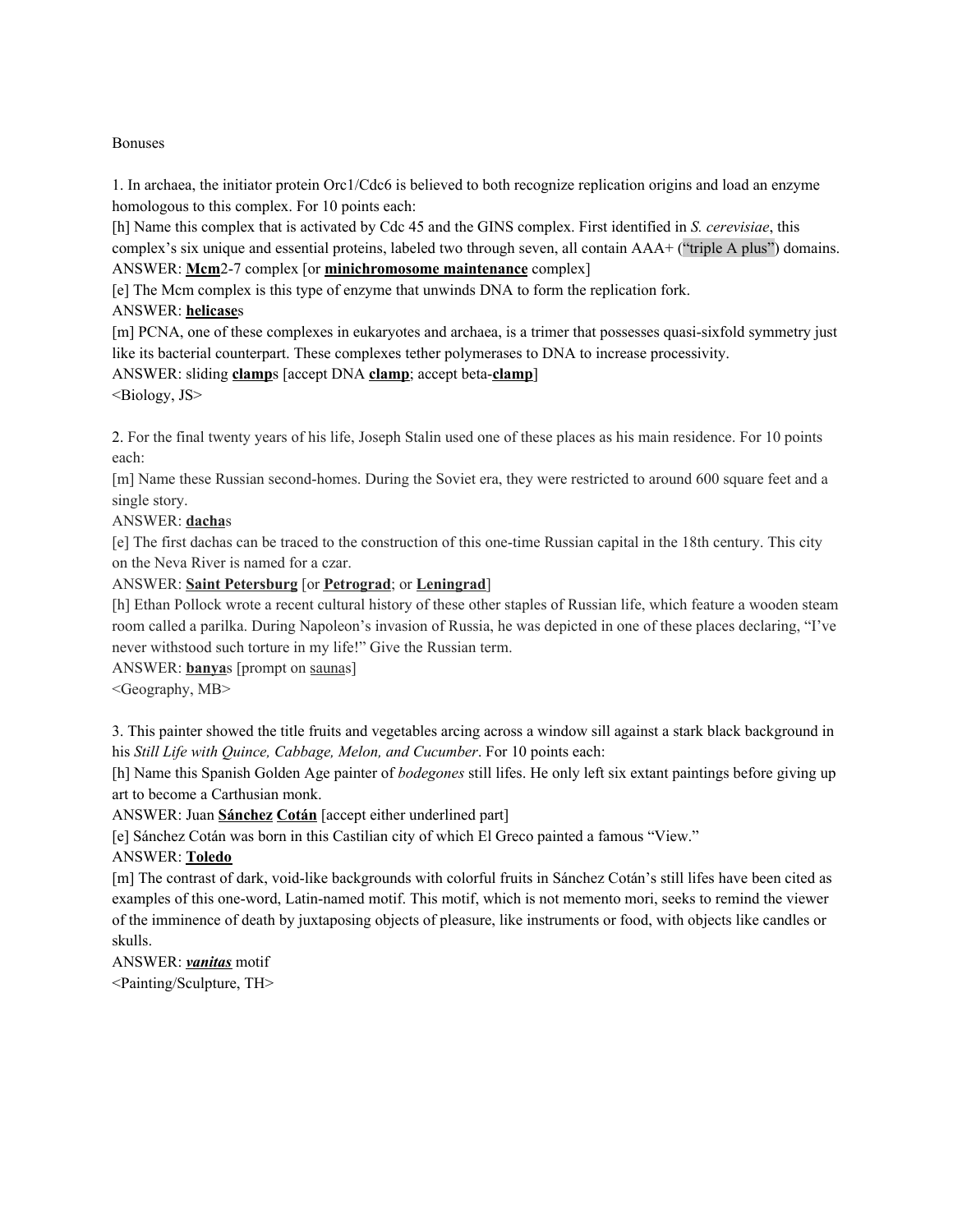4. During the early 1920s, Alhassan Dantata became fabulously wealthy by dominating the market surrounding this good, which was stored in sacks arranged in gargantuan outdoor pyramids at Kofar Nassarawa. For 10 points each: [h] Name this good whose trade brought great wealth to Kano. An effort led by John Strachey used precarious tank-bulldozer hybrids called "shervicks" to produce this good, which, due to drought, a flood, and hordes of angry bees, predictably ended in failure.

ANSWER: **groundnut**s [accept **peanut**s; prompt on nuts]

[e] Unlike the broken dreams of the Tanganyika groundnut scheme, the Kano groundnut trade brought fat stacks to this modern African country, which was colonized by Great Britain following their annexation of Lagos. ANSWER: **Nigeria**

[m] By 1930, these two countries' groundnut industries had replaced slavery with "strange farmers," or seasonal migrant workers. In the 1980s, Abdou Diouf ("joof") led a confederation of these two West African countries after a failed coup against Dawda Jawara. Name both.

## ANSWER: **Senegal** AND

## The **Gambia**

[accept **Senegambia**; accept **Senegambia** Confederation] <Other History, GP>

5. A Tokyo student takes a train trip to the Izu Peninsula where he encounters a troupe of performers in this author's novella *The Dancing Girl at Izu*. For 10 points each:

[e] Name this Japanese author whose fascination with the modernity of train travel is illustrated by the opening scene of his novel *Snow Country*.

## ANSWER: Yasunari **Kawabata**

[m] In this 1904 Natsume Soseki novel, the title character takes a long train journey to Shikiku, where he works as a math teacher alongside characters he nicknames Red Shirt, Squash, and Porcupine.

#### ANSWER: *Botchan*

[h] The child protagonist Giovanni finds himself swept up among the stars on a space train in this Japanese author's classic fantasy novel *Night on the Galactic Railroad*. This author's immensely popular works for children include *Gauche the Cellist* and *The Night of Taneyamagahara* ("TAH-nee-ya-ma-ga-ha-ra")

# ANSWER: Kenji **Miyazawa**

<TH, Long Fiction>

6. These types of protests erupted in the Plaza de Mayo after Argentine president Fernando de la Rúa declared a state of siege against Peronist protestors in 2001. For 10 points each:

[h] Give the Spanish word these protests, common in Latin America, that feature lots of banging on pots and pans. ANSWER: **cacerolazo**s ("kah-ser-oh-LAH-sohs") [or **cacerolada**s; prompt on casseroles]

[m] In 1992, a large cacerolazo took place during the presidency of Carlos Andrés Pérez, and in the same year two coup attempts were made against Pérez, with the first being carried out by this leader's MBR-200. This leader's short television address after surrendering to the government was remembered for its phrase "por ahora". ANSWER: Hugo **Chávez**

[e] The March of the Empty Pots and Pans protested the policies of this socialist president of Chile overthrown by Pinochet.

ANSWER: Salvador **Allende** [or Salvador Guillermo **Allende** Gossens] <World History, GP>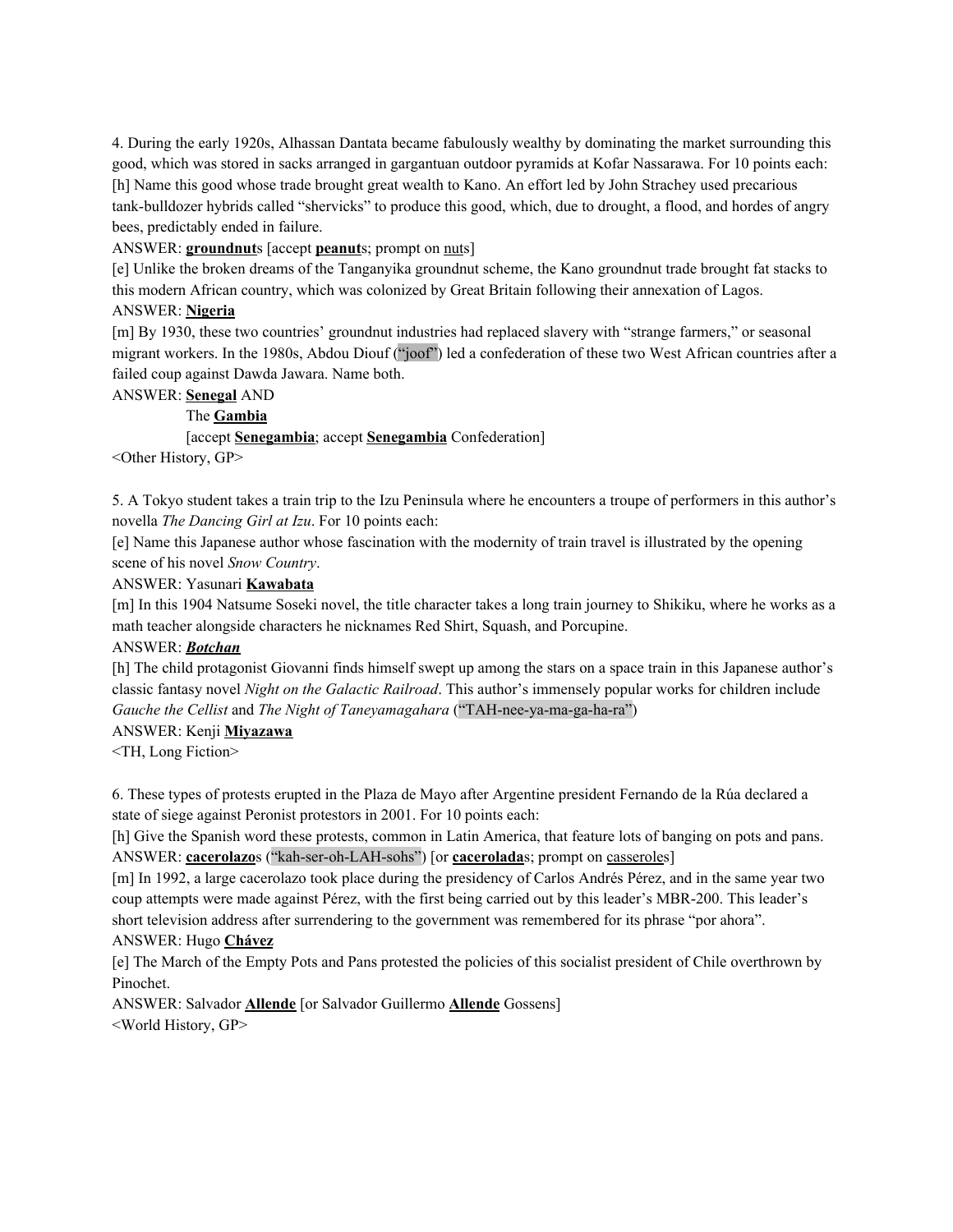7. This thinker asserted that mountains are the same height as marshes in a series of statements meant to demonstrate the semantic relationship between words and things. For 10 points each:

[h] Name this logician and philosopher who proposed a set of ten cryptic paradoxes or "theses." This thinker appears as an interlocutor in the *Zhuangzi*.

ANSWER: **Hui** Shi [or **Huizi** or Master **Hui**]

[e] Huizi's ten theses have been compared to the three paradoxes of motion attributed to this Eleatic school philosopher.

ANSWER: **Zeno** of Elea [accept **Zeno**'s paradoxes]

[m] An oft-debated paradox of language from Ancient Chinese thought is a statement attributed to Gongsun Longzi claiming that one of these specific things is not a horse.

ANSWER: a **white horse** [accept *báimǎ*; reject "horse" alone]

<Philosophy, TH>

8. This composer used compositional techniques inspired by medieval composers like Guillaume de Machaut ("gee-YOHM duh mah-SHO") in her piece *Miroirs des temps* ("meer-WAHR day tom"). For 10 points each: [h] Name this German-Korean composer known for her live electronics pieces like *Double Bind* and for her 2007 opera based on *Alice in Wonderland*.

ANSWER: Unsuk **Chin**

[e] Chin's use of droning electronic textures has led to comparisons between her music and that of Kaija ("KAH-yuh") Saariaho, a composer from this home country of Jean Sibelius.

ANSWER: **Finland** [or **Suomi**]

[m] This other female composer invented instruments like the tape-bow violin and a six foot long MIDI controller called the talking stick. Her best known song, based on a Massenet aria, appeared on her album *Big Science*.

ANSWER: Laurie **Anderson** [or Laura Phillips **Anderson**]

<Classical Music, TH>

9. This theologian argued that "there is not in the world a kind of life more sweet and delightful, than that of a continual conversation with God." For 10 points each:

[h] Name this 17th-century Carmelite friar whose compilation of letters and teachings about experiencing God's presence formed *The Practice of the Presence of God*.

ANSWER: Brother **Lawrence** of the Resurrection [accept Nicolas **Herman**]

[e] An oft-cited Old Testament verse on God's presence in people's daily lives, "the Lord your God is with you wherever you go," is from this sixth book of the Old Testament, named after Moses's successor.

ANSWER: Book of **Joshua** [or Sefer **Yehoshua**]

[m] Another passage often cited regarding God's eternal presence on Earth is one in this chapter that states "the Word became flesh and dwelt among us." The first verse of this Biblical chapter uses the Greek word *logos* three times.

ANSWER: **John 1** ("one") [accept the **first** chapter of the Gospel of **John** or the Gospel according to **John**] <Religion, ND>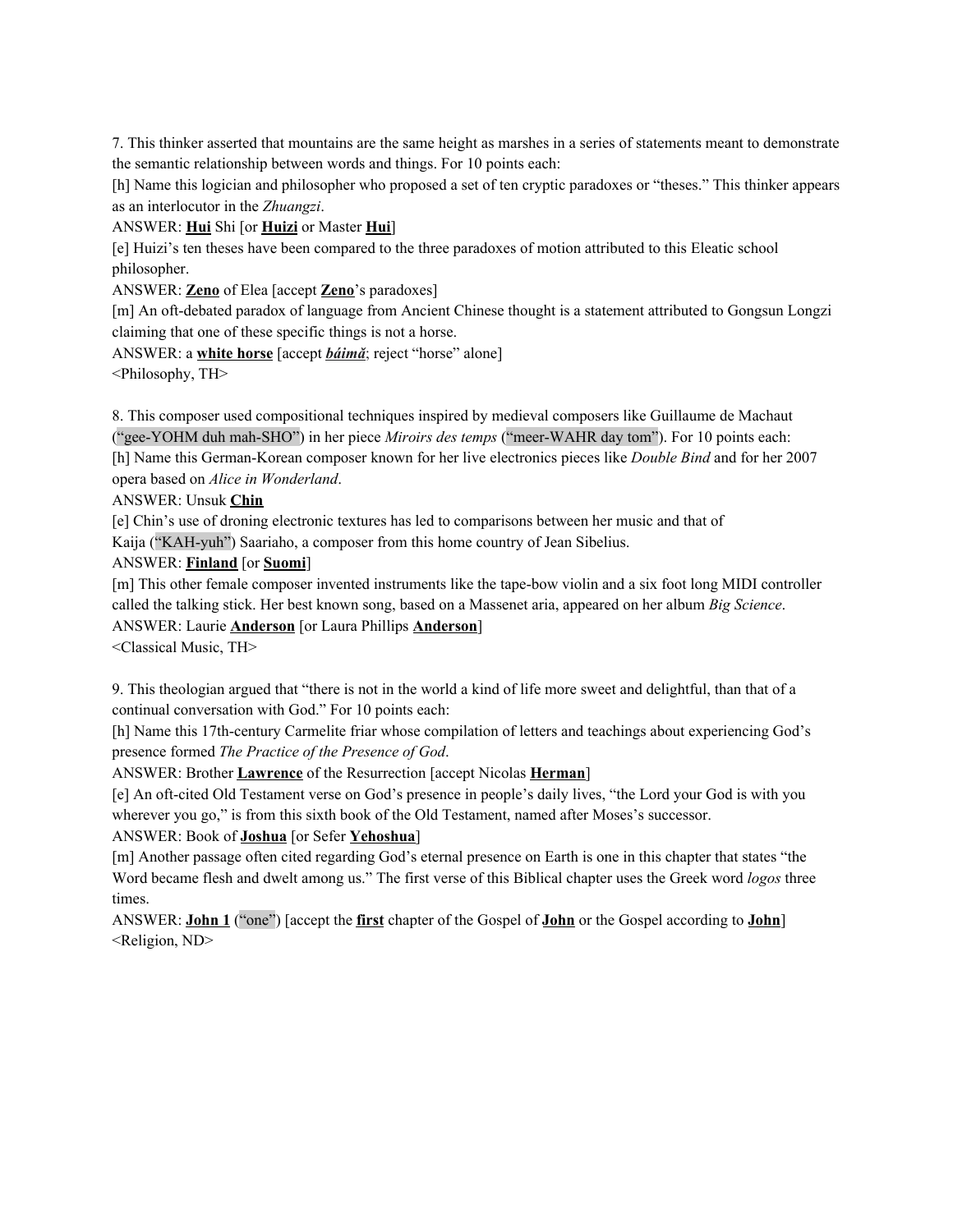10. Actors attempting to transcribe plays from memory led to so-called "bad" works in one of these two formats, whose pervasiveness partly inspired the creation of a 1623 collection in the other of these formats. For 10 points each:

[m] Name these two printing formats, distinguished by folding a full-size paper once or twice, respectively. One of these two formats names the aforementioned "First" collection of 36 plays that had previously only been printed in the other format.

## ANSWER: **quarto**s [accept bad **quarto**s] AND

# **folio**s [accept the First **Folio**]

[e] Repeated printings have led to many "cruxes," or enigmatic passages, in Shakespeare's work. Laertes compares himself to either the "kind life-rend'ring" "politician," or "pelican," in seeking vengeance for the death of his father Polonius in this Shakespeare play.

## ANSWER: *Hamlet*

[h] In a crux from Act III, Hamlet oddly compares his mother to "the famous [one of these animals]," who, in a lost story, broke his neck while attempting to imitate some birds. In quarto 1, Hamlet later states that Claudius keeps officers in the corner of his jaw "as [one of these animals] doth nuttes."

ANSWER: **ape** [accept "the famous **ape**"]

<Drama, TM>

11. Answer the following about potential flow, for 10 points each:

[e] Potential flow assumes that the velocity field is the gradient of some potential, and thus the curl of the velocity field equals this number. The divergence of the velocity field equals this number for incompressible flows. ANSWER: **zero**

[h] In 2D potential flow analysis, any velocity field given by the curl of this scalar field automatically satisfies the continuity equation. This scalar field can be interpreted as the imaginary part of the complex velocity potential. ANSWER: **stream** function [or Lagrange **stream** function; prompt on psi; reject "streamline"]

[m] Analysis of incompressible, inviscid potential flow around a cylinder transverse to the flow implies that this quantity is zero due to a symmetric pressure distribution around the cylinder. Prandtl first posited the boundary layer to resolve that result about this quantity derived by d'Alembert ("dah-lahm-BAYR").

ANSWER: **drag** force [prompt on D]

<Physics, AP>

12. The "prison faction" of the Romanian Communist Party opposed another faction named after this city, where a leading member worked for the Comintern during World War II. For 10 points each:

[e] Name this city. Members of the Communist Party of the Soviet Union influenced politics in the Eastern Bloc from this city's Kremlin.

# ANSWER: **Moscow** [or **Moskva**]

[h] This leader headed the Muscovite faction and served as foreign minister of the Romanian Communist Party, becoming the first woman and Jewish person to hold such a post. Stalin's death spared this leader of an anti-Semitic show trial in 1953.

# ANSWER: Ana **Pauker** [or Hannah **Rabinsohn**]

[m] After purging Ana Pauker and the Muscovite faction, this politician led Romania until his death, whereupon his protégé Nicolae Ceaușescu assumed power.

ANSWER: Gheorghe **Gheorghiu-Dej** [prompt on partial last name]

<Post-500 European History, GP>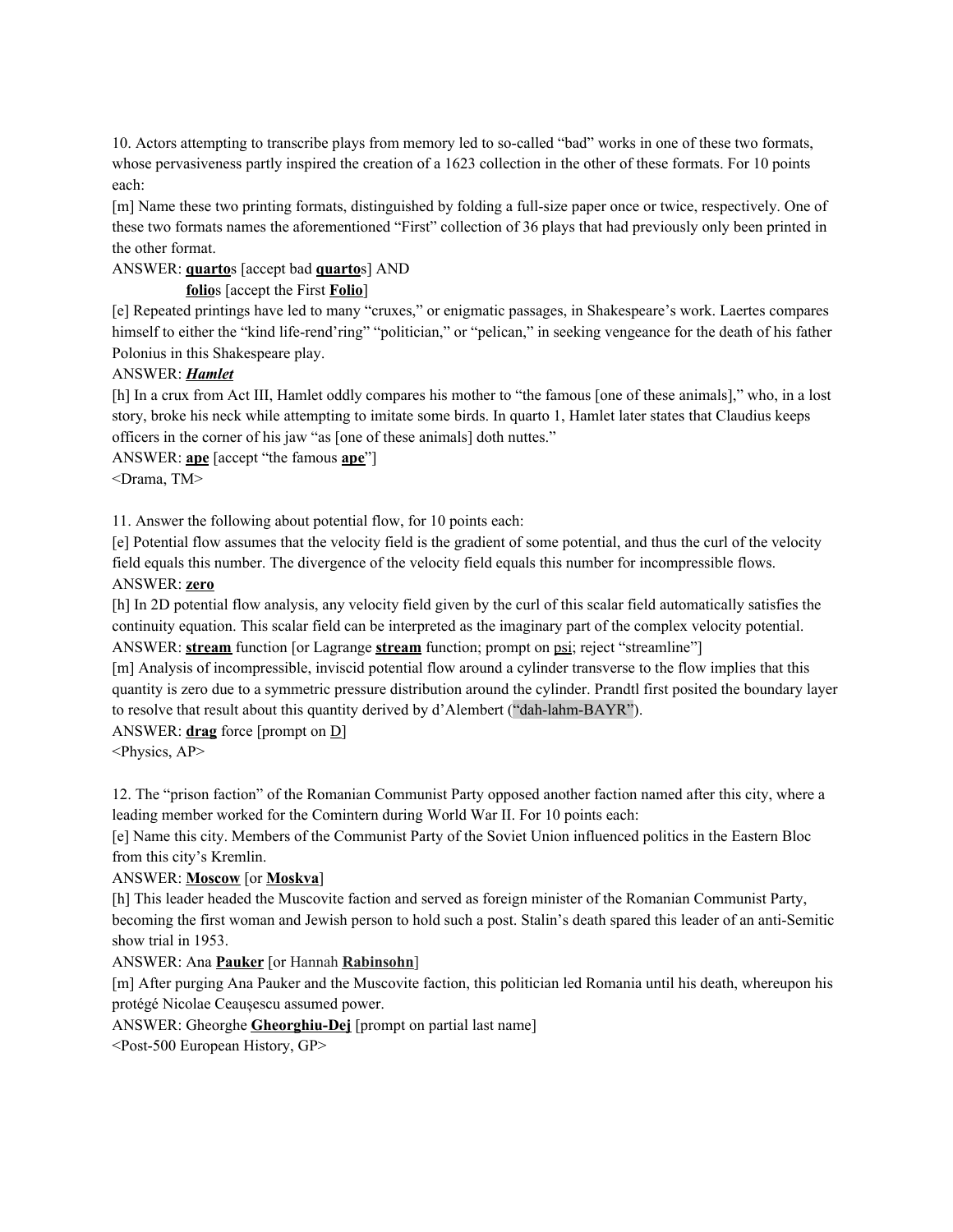13. South African scholar Johan Steyn gave a 2002 Oxford lecture titled for the "Case For" this institution. For 10 points each:

[m] Name this institution headed by Robert Reed and created as part of the Constitution Reform Act of 2005. Its most controversial decision was arguably one concerning prorogation in 2019.

ANSWER: **Supreme Court** of the **U**nited **K**ingdom [or **UKSC**; or **SCOTUK**; prompt on the Supreme Court by asking "of what country?"]

[e] The UK Supreme Court was separated from this legislative body in 2009. Under the Blair government, members of this legislative body could no longer inherit their seats and reduced membership to 669 members.

ANSWER: House of **Lords** [or House of **Peers**; prompt on Parliament]

[h] In 2017, the UK Supreme Court ruled against Jon Platt for violating the U.K. equivalent of this type of crime. On the presidential campaign trail, Kamala Harris apologized for prosecuting adults for abetting this type of crime while serving as California's Attorney General.

ANSWER: **truancy** [accept equivalents like **skipping school**]

<Current Events, MB>

14. The immigrants Gorgo and Praxinoa gossip about Queen Arsinoe at the Festival of Adonis in the fifteenth of a series of poems by this author. For 10 points each:

[m] Name this Ancient Greek lyric poet from Syracuse best known for his series of bucolic *Idylls*. The first of the *Sonnets from the Portguese* mentions how this poet "sung of the sweet years."

ANSWER: **Theocritus** of Syracuse

[e] Theocritus's pastoral poetry was a major influence on this Roman poet who wrote the *Eclogues* and *The Aeneid*. ANSWER: **Virgil** [or Publius **Vergil**ius Maro]

[h] The twenty-second of Theocritus's *Idylls* describes Polydeuces and Amycus engaging in this activity. Dares engages in this activity while using the *cesti* in Book 5 of *The Aeneid*.

ANSWER: **boxing** [prompt on fighting or combat]

<Poetry, TH>

15. A book titled for this theory claims that "legitimate peripheral participation leads" to integrated "communities of practice" exemplified by a group of Yucatán midwives. For 10 points each:

[h] Name this idea that titles a 1991 book by social anthropologist Jean Lave and computer scientist Étienne Wenger. That book advocates for the revival of apprenticeships and greater use of on the job training, key tenants of this pedagogical theory.

ANSWER: **situated learning** theory [accept *Situated Learning*: *Legitimate Peripheral Participation*; prompt on social learning]

[m] Jean Lave built on the work of this developmental psychologist who theorized about a gulf between what a learner can do on their own and what they can do with help, an idea he called the "zone of proximal development." ANSWER: Lev **Vygotsky** [or Lev Semyonovich **Vygotsky**]

[e] The final apprenticeship case study in Lave and Wenger's book on situated learning examines individuals who belong to this organization. Members of this organization are encouraged to embrace a "higher power" as one of its Twelve Steps toward sobriety.

ANSWER: **A**lcoholics **A**nonymous [accept **N**arcotics **A**nonymous] <Social Science: Psychology, TH>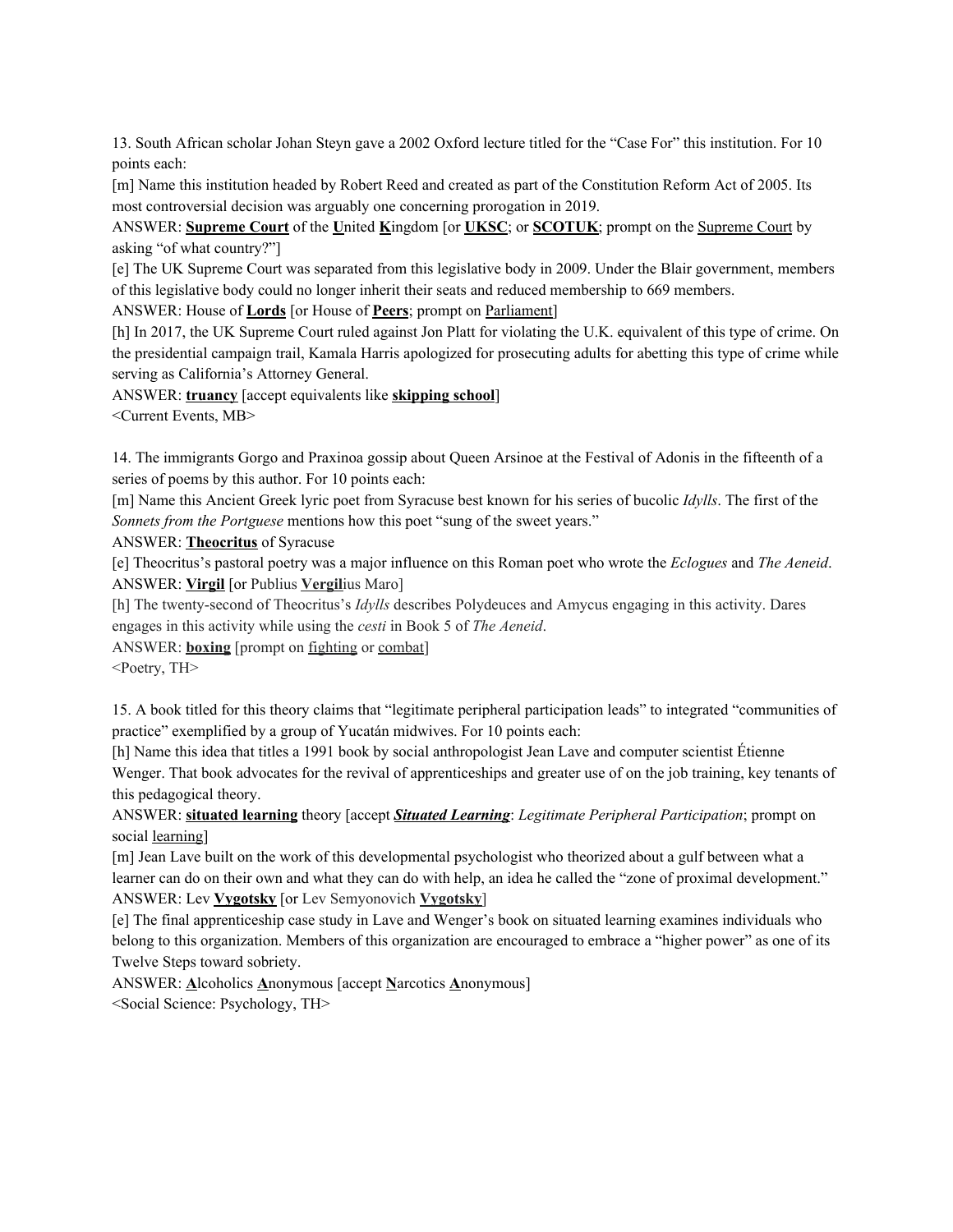16. This book contrasts Lacan's formulation of the paternal Symbolic order with that of Luce ("loos") Irigaray, who claims that the women are completely excluded from a phallogocentric dialectical discourse. For 10 points each: [m] Name this 1990 book that discusses the case of Herculine Barbin. Monique Wittig's thought on the relationship between language and lesbianism influenced its section "Subversive Bodily Acts."

#### ANSWER: *Gender Trouble*

[e] *Gender Trouble* was written by this scholar widely credited for popularizing the idea that gender is performative. ANSWER: Judith **Butler** [or Judith Pamela **Butler**]

[h] In its discussion as gender as a role, *Gender Trouble* cites this British psychoanalyst's paper "Womanliness as a Masquerade," which states that women transform aggression and fear of reprisal into seduction and flirtation to cope with phallocentric discourse.

## ANSWER: Joan **Riviere**

<Social Science: Other, TH>

17. Ella Fitzgerald's version of this standard includes the oft-omitted first verse, which describes a "slightly dopey gent" with a "vacant brow" and "tousled hair." For 10 points each:

[m] Name this standard, the standout song from the Rodgers and Hart musical *Babes in Arms*. This hit for Frank Sinatra asks its addressee if their "figure is less than Greek."

## ANSWER: "**My Funny Valentine**"

[e] During his time with the piano-less Gerry Mulligan Quartet, "My Funny Valentine" became the signature song of Chet Baker, who played this instrument. This high brass instrument was also played by Dizzy Gillespie. ANSWER: **trumpet**

[h] The last two bars of the A section of "My Funny Valentine" use these three numbered chords, a standard turnaround progression in jazz harmony. The standard "Satin Doll" unusually opens with these three chords, the first of which is rooted on the supertonic. Please give the Roman numeral values of the chords in order.

ANSWER: **ii-V-I** [or **two-five-one**; accept minor **two-five-one**; accept minor **two-seven, five-seven, one-seven**; accept diminished **two-seven, five-seven, one-seven**]

<Other Arts: Auditory, TH>

18. An ion cluster that forms this class of cluster compounds, [Ge9]4- ("G-E-nine-four-minus"), takes on the form of a *nido* deltahedron with the shape of a monocapped square antiprism. For 10 points each:

[h] Name these compounds with potential applications in thermoelectric devices because they have high electrical conductivity and low thermal conductivity. The reaction of highly electronegative group 1 or 2 elements with weakly electronegative metals or metalloids forms these compounds.

ANSWER: **Zintl** compounds [accept **Zintl** anions; accept **Zintl** phases]

[e] Wade's rules can be used to define the structures of Zintl compounds, though they are more commonly applied to cage compounds containing this element. This element has atomic number five.

# ANSWER: **boron** [or **B**]

[m] Another simple cage cluster compound is this flammable, homoatomic, 20 valence electron allotrope consisting of four atoms arranged in a tetrahedron. This allotrope changes color and forms an amorphous network when heated. ANSWER: **white phosphorus** [accept **P4**; prompt on phosphorus or P]

<Chemistry, TH>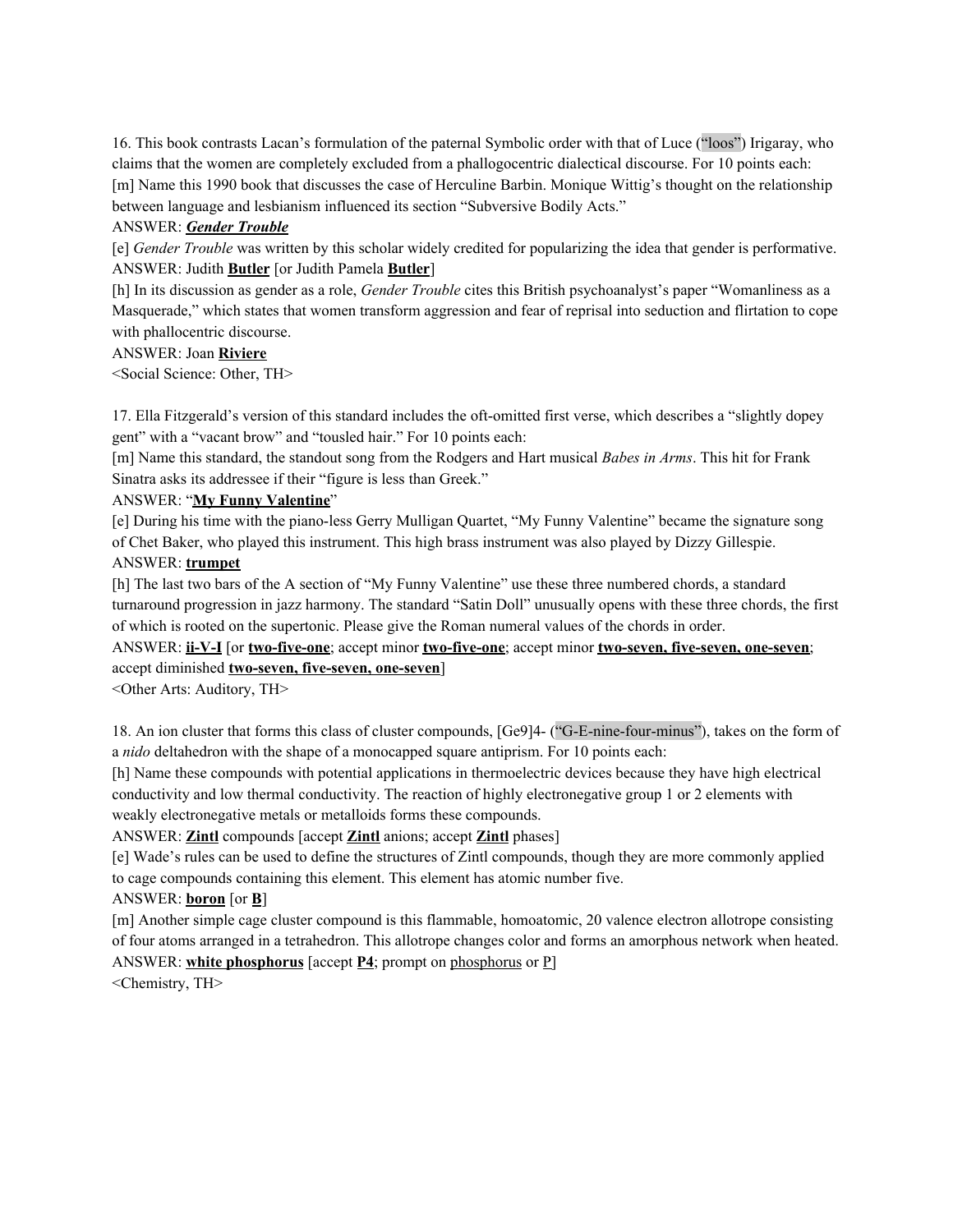19. Hank Adams, a leader of this protest, drafted the Twenty Points, which include demands for an annual summit and the return of 110 million acres of land. For 10 points each:

[h] Name this caravan-based protest movement in which Native Rights activists traveled from San Francisco to Washington D.C. This event ended with a nine-day occupation of the Bureau of Indian Affairs building in D.C.

ANSWER: The **Trail of Broken Treaties** [accept **Pan American Native Quest for Justice**]

[e] The Trail of Broken Treaties protest was organized by this Native Rights organization, which originally focused on urban poverty, housing and police brutality. This group also organized the 1973 Wounded Knee occupation. ANSWER: **American Indian Movement** [or **AIM**]

[m] AIM also organized the Longest Walk protest, which began with a ceremony at this location. Earlier events at this location led to a fire severely burning activist LaNada Means and the death of Richard Oakes's daughter in a fall.

ANSWER: **Alcatraz** Island [prompt on San Francisco Bay] (The fire and fall occurred during the 1969 occupation of Alcatraz.)

<US History, TH>

20. Peter Wuteh Vakunta collected vernacular oral poems in a pidgin spoken in this country in the collection *Majunga Tok*. For 10 points each:

[h] Name this home country of Ferdinand Oyono and Imbolo Mbue ("um-BWAY"), who wrote about the Jonga family's relationship with the Lehman Brothers executive Clark Edwards in her novel *Behold the Dreamers.* ANSWER: **Cameroon** [or Republic of Cameroon; or République de **Cameroun**]

[e] Cameroonian author Mongo Beti wrote in this European language, also used by Alain Mabanckou and Aimé Césaire ("eh-MAY say-ZAIR").

# ANSWER: **French** [or *français*]

[m] Another Francophone African author, Camara Laye, wrote a colonial-era novel titled for the "radiance" of one of these people. A "shadow" one of these people titles a 2019 novel by Ethiopian novelist Maaza Mengiste. ANSWER: a **king** [accept *The Radiance of the King*; accept *Le Regard du roi*; accept *The Shadow King*] <Other Lit, TH>

21. One of these structures, the Chand Baori, descends thirty meters into the ground. For 10 points each: [m] Name these structures common in western India that have provided year-round groundwater for centuries. Examples of these structures include Agrasen Ki Baoli in New Delhi.

ANSWER: **stepwell**s [or **stepped pond**s; prompt on wells; prompt on baoris]

[h] Stepwells were supposedly the inspiration for this much-criticized structure built by "starchitect" Thomas Heatherwick for New York's Hudson Yards. This structure has also been compared to a honeycomb.

ANSWER: **Vessel** [accept **Vessel** TKA; accept answers like "the structure temporarily known as **Vessel**"]

[e] A stepwell in Mahemdavad in Gujarat was noted for its particularly loud colony of these creatures. Bracken Cave near San Antonio features a 20-million-strong colony of these flying mammals.

ANSWER: **bat**s [accept Mexican free-tailed **bat**s]

<Geography, MB>